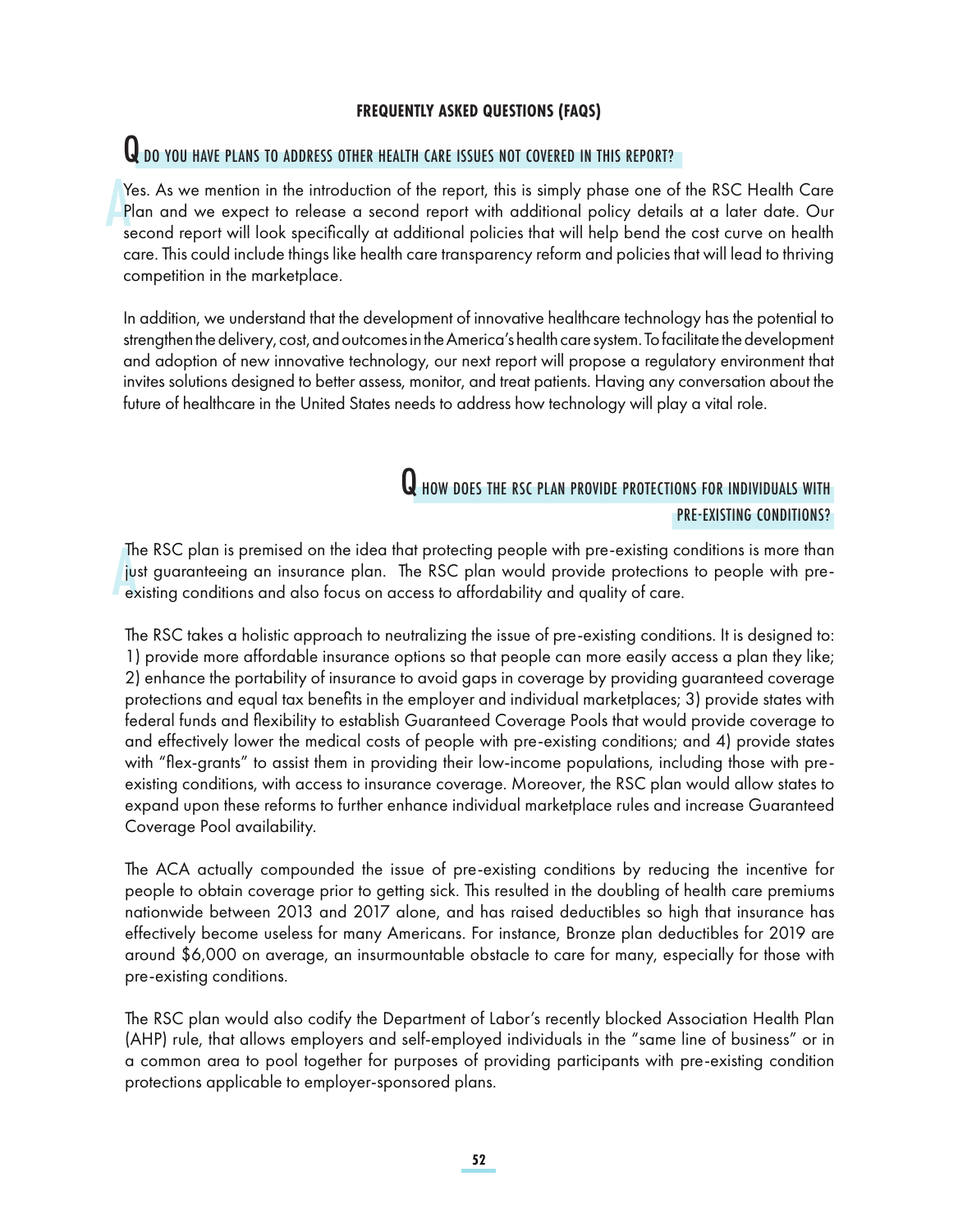# **Q** UNDER THE RSC PLAN, HOW WOULD PREMIUM AND DEDUCTIBLE COSTS BE REDUCED?

By allowing a greater array of tailored insurance options, continuity of coverage incentives, and federally funded, state administered Guaranteed Benefits Pools, under the RSC plan, individuals and families could expect reductions to both premiums and deductibles.

Additionally, the RSC plan would increase affordable health insurance options in the individual marketplace, and thus attract a healthier pool of people to purchase health insurance. Those participants in the market will further decrease overall costs for everyone.

Federal Guaranteed Coverage Pool funding would also assist states in providing affordable coverage to people with pre-existing conditions. The RSC plan's flex-grants would give states funding to reduce the premiums of low-income populations and provide them with access to insurance coverage.

The RSC plan would allow people to pay for their premiums with tax-free dollars, the same tax treatment afforded to insurance provided by employers. Equalizing tax treatment will also pave the way for individuals to negotiate higher pay and have the ability to pursue more affordable, personalized plans on the individual marketplace. Employees could also push for funds that would have been gone toward an excessive employer-sponsored insurance (ESI) plan to be placed in-full into their Health Savings Account (HSA), purchase their own affordable plan, and save the remainder tax free for future medical needs. Greater control and personalization of health insurance will help combat the issue of health care overutilization in the United States.

The RSC plan also incorporates proposals to facilitate innovation in health care delivery and insurance models. For instance, it would make Direct Primary Care payments, Health Care Sharing Ministry fees, Health Status Insurance, and premiums for Short-term, Limited-duration plans all eligible, tax-free HSA expenses. The RSC plan would also remove regulatory restrictions impeding the use of telemedicine and similar emerging technologies that increase health care access and efficiency.

#### **Q** HOW IS THE RSC PLAN'S APPROACH TO EXPANDING PRIVATE INSURANCE DIFFERENT FROM THE AFFORDABLE CARE ACT?

Despite its intentions, the Affordable Care Act (ACA) has actually reduced the incentive for people to purchase health insurance. While the ACA legally required Americans to obtain insurance, millions simply opted to pay the mandate's penalty rather than purchase a plan featuring skyrocketing premiums, cost-prohibitive deductibles, and a lower quality of care. The approach of the ACA has resulted in continually increasing costs and reduced access to health care.

The RSC plan is specifically designed to do the opposite. The proposals here would increase access to more affordable and useful insurance options, make health insurance more portable, reward individuals who have maintained continuous coverage, and provide protections for people with preexisting conditions.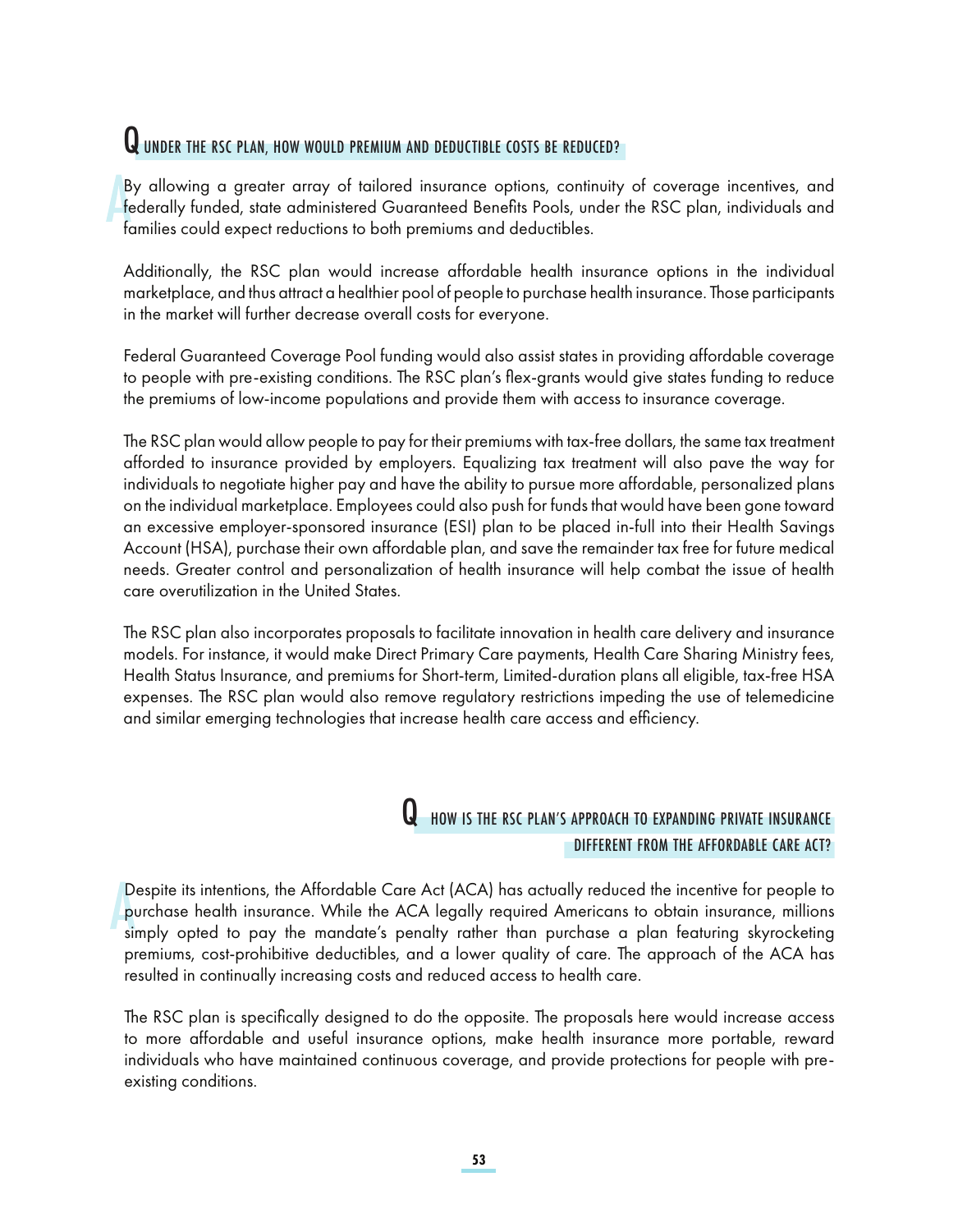# **Q** would the RSC PLAN PROVIDE SUBSIDIES TO HELP PEOPLE PAY FOR THEIR HEALTH INSURANCE?

Yes, the RSC plan would provide funding to states to directly subsidize the health care costs of people with pre-existing conditions and people who are low-income. The RSC plan's flex-grants would give states the ability to provide their low-income citizens with access to affordable care in a way that best fits the needs of their state. For instance, states could use flex-grant funding for subsidizing the purchase of private health insurance and alternative care delivery mechanisms, increasing overall insurance coverage, and reducing the premiums of Guaranteed Coverage Pool plans.

The RSC plan's Guaranteed Coverage Pool funding would provide states with resources to directly subsidize the medical costs of individuals with pre-existing conditions and ensure that even those individuals who developed a condition without having insurance have a pathway to gaining coverage of their condition.

Additionally, the RSC plan would reduce the overall cost of health insurance in the individual marketplace to make insurance more affordable for all, even without the benefit of federal subsidy money. Individuals would also be able to pay for their health insurance premiums in the individual marketplace tax-free under the RSC plan.

# **Q** HOW WOULD THE RSC PLAN EXPAND HEALTH SAVINGS ACCOUNTS?

First and foremost, the RSC plan would increase the HSA contribution limit in order to give Americans greater control over their health care dollars. Under current law for 2019, \$3,500 may be contributed to HSAs for an individual, and \$7,000 for families. According to the Kaiser Family Foundation, the average annual family premium per enrolled employee for employer-based health insurance in 2017 was \$18,687. The RSC plan would dramatically raise HSA contribution limits to \$9,000 per individual and \$18,000 for families.

Critically, under the RSC plan, individuals would be able to pay for their premiums with pre-tax dollars from their HSAs. This would allow for individuals to effectively own their personalized health care plans so they can take their plan from job to job, enhancing portability. Additionally, similar to allowing HSAs to pay for insurance premiums, the RSC plan would make Direct Primary Care payments, Health Care Sharing Ministry fees, Health Status Insurance, and premiums for Short-term, Limited-duration plans all eligible, tax-free HSA expenses.

The RSC plan would also greatly expand the usefulness of HSAs in a number of other ways. It would allow working seniors, or anyone on Medicare, to have an HSA and continue to contribute to it. Individuals enrolled in other public health insurance programs, such as those with Tricare, Veterans Administration, or Indian Health Service benefits, would also be able to contribute to an HSA. The RSC plan would allow people to contribute to an HSA even if they or their spouse have a health Flexible Savings Accounts (FSAs). Furthermore, FSA and Health Reimbursement Account (HRA) balances could be converted into an HSA, and FSAs could be rolled over year to year at the employee's discretion. The plan would allow individuals to have an HSA and retain access to retail or onsite medical clinics, chronic disease management services, or telemedicine that is provided at no cost. Spouses who are HSA-eligible and age 55 or older could deposit their catch-up contributions into one HSA account. It would allow HSAs, HRAs, and FSAs to pay for FDA-approved over-the-counter medicines without a prescription, but not for homeopathic products, dietary supplements, or fitness equipment. Lastly, HSA funds would be protected in bankruptcy proceedings.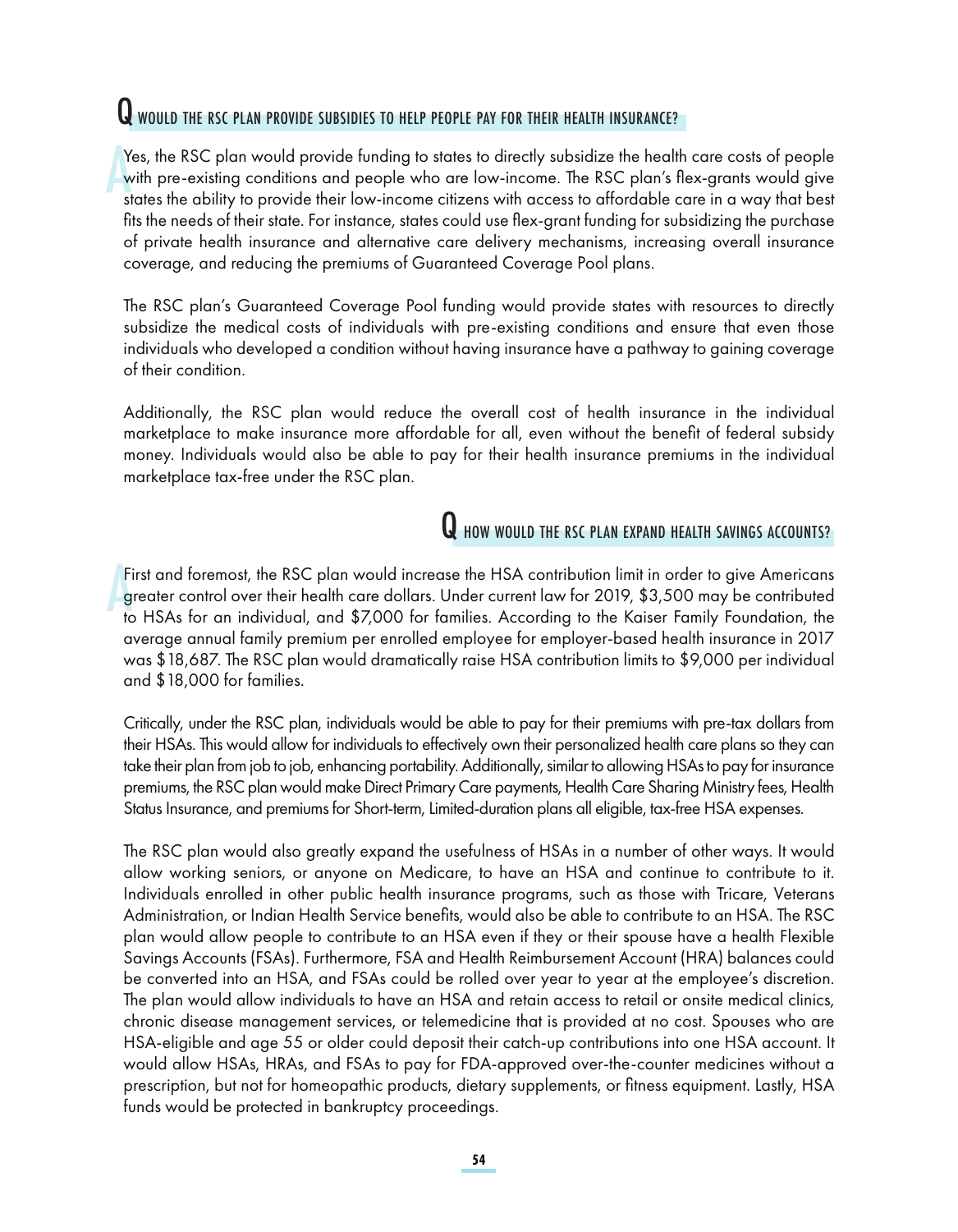# **Q** UNDER THE RSC PLAN, IF I AM INSURED, COULD MY INSURANCE BE CANCELLED

BECAUSE I CONTRACT A SERIOUS DISEASE?

Under the RSC plan, in no event could your insurance be cancelled by a carrier simply because you develop a condition after enrollment.

### **Q** UNDER THE RSC PLAN, IF I AM INSURED, COULD MY INSURANCE COMPANY RAISE MY INSURANCE PREMIUMS BECAUSE I CONTRACT A SERIOUS DISEASE?

Under the RSC plan, your insurance carrier could not raise your premiums simply because you develop a condition after enrollment.

# Q HOW WOULD THE RSC PLAN GIVE AMERICANS ACCESS TO MORE PERSONALIZED HEALTH CARE PLANS?

Americans will be able to obtain personalized health care plans in the individual market that fit their needs.

Under the status quo, individuals are forced to pay for health benefits they do not need or wish to have. This one-size-fits all approach contributes to the high cost of ACA plans. Consequently, many forgo insurance because the ACA has made insurance unaffordable.

Under the RSC plan, Americans would also be able to utilize Health Savings Accounts to pay for the premiums of their personalized plans on the individual market tax-free. Increased contribution limits under the RSC plan would better enable people to save for their future health care needs. Additionally, by equalizing the tax treatment between the individual and employer markets, people could more easily maintain personalized coverage as they move between jobs. This notion of portability is a core feature of the RSC plan.

# **Q** would the RSC PLAN MAKE ANY CHANGES TO MEDICARE?

The RSC plan would make no changes to Medicare except to facilitate use of telemedicine for the convenience of seniors' care. Indeed, this plan would further protect seniors' access to Medicare by combatting recent efforts to either maintain the status quo or implement a massive, nationwide, onesize-fits all, government-run health care system. Such a system would lead inevitably to increased taxes for seniors, potentially rationed care, and longer wait times for medical treatment.

Additionally, the RSC plan would allow working seniors, or anyone on Medicare, to have a Health Savings Account and continue to contribute to it.

# $\mathbf Q$  : would the RSC plan place a mandate on individuals to purchase health insurance?

Contrary to the design of the ACA, the RSC plan includes no mandate for individuals to purchase health insurance and imposes no penalty if an individual chooses to forgo coverage. However, the RSC plan will lead to more affordable insurance options, provide tax equality between the employer and individual marketplaces, and incentivize individuals to purchase health insurance and maintain continuous coverage.